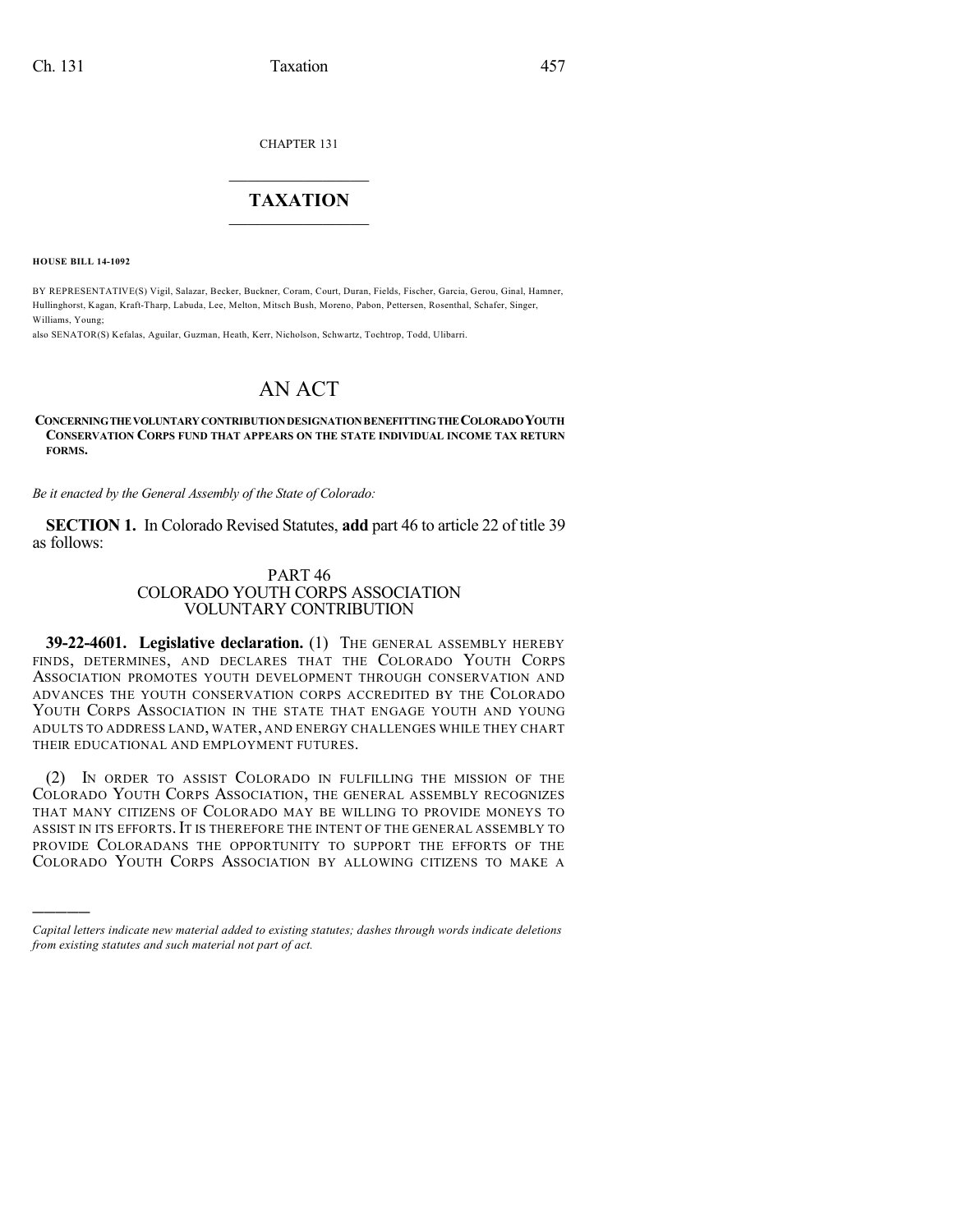VOLUNTARY CONTRIBUTION ON THEIR STATE INCOME TAX RETURN FORM TO THE COLORADO YOUTH CONSERVATION CORPS FUND FOR THAT PURPOSE.

**39-22-4602. Voluntary contribution designation - procedure - effectivedate.** FOR THE FIVE CONSECUTIVE INCOME TAX YEARS IMMEDIATELY FOLLOWING THE YEAR IN WHICH THE EXECUTIVE DIRECTOR FILES WRITTEN CERTIFICATION WITH THE REVISOR OF STATUTES AS SPECIFIED IN SECTION 39-22-1001 (8) THAT A LINE ON THE INCOME TAX RETURN FORM HAS BECOME AVAILABLE AND THE COLORADO YOUTH CONSERVATION CORPS FUND VOLUNTARY CONTRIBUTION IS NEXT IN THE QUEUE ESTABLISHED PURSUANT TO SAID SECTION 39-22-1001 (8), THE EXECUTIVE DIRECTOR SHALL ENSURE THAT THECOLORADO STATE INDIVIDUAL INCOME TAX RETURN FORM CONTAINS A LINE WHEREBY EACH INDIVIDUAL TAXPAYER MAY DESIGNATE THE AMOUNT OF THE CONTRIBUTION, IF ANY, THE INDIVIDUAL WISHES TO MAKE TO THE COLORADO YOUTH CONSERVATION CORPS FUND CREATED IN SECTION 39-22-4603 (1).

**39-22-4603. Contributions credited to the Colorado Youth Conservation Corpsfund - creation - appropriation.**(1) THE DEPARTMENT OFREVENUE SHALL DETERMINE ANNUALLY THE TOTAL AMOUNT DESIGNATED PURSUANT TO SECTION 39-22-4602 AND SHALL REPORT THAT AMOUNT TO THE STATE TREASURER AND TO THE GENERAL ASSEMBLY. THE STATE TREASURER SHALL CREDIT THAT AMOUNT TO THE COLORADO YOUTH CONSERVATION CORPS FUND, WHICH FUND IS HEREBY CREATED IN THE STATE TREASURY. ALL INTEREST DERIVED FROM THE DEPOSIT AND INVESTMENT OF MONEYS IN THE FUND SHALL BE CREDITED TO THE FUND.

THE GENERAL ASSEMBLY SHALL APPROPRIATE ANNUALLY FROM THE COLORADO YOUTH CONSERVATION CORPS FUND TO THE DEPARTMENT OFREVENUE ITS COSTS OF ADMINISTERING MONEYS DESIGNATED AS CONTRIBUTIONS TO THE FUND. AFTER SUBTRACTING THE APPROPRIATION TO THE DEPARTMENT, THE STATE TREASURER SHALL TRANSFER ALL MONEYS REMAINING IN THE FUND AT THE END OF THE FISCAL YEAR TO THE COLORADO YOUTH CORPS ASSOCIATION, A COLORADO NONPROFIT ORGANIZATION.

**39-22-4604. Repeal of part.** THIS PART 46 IS REPEALED, EFFECTIVE JANUARY 1 OF THE SIXTH INCOME TAX YEAR FOLLOWING THE YEAR IN WHICH THE EXECUTIVE DIRECTOR FILES WRITTEN CERTIFICATION WITH THE REVISOR OF STATUTES AS SPECIFIED IN SECTION 39-22-1001(8)THAT A LINE HAS BECOME AVAILABLE AND THE COLORADO YOUTH CONSERVATION CORPS FUND VOLUNTARY CONTRIBUTION IS NEXT IN THE QUEUE, UNLESS THE COLORADO YOUTH CONSERVATION CORPS FUND ESTABLISHED BY THIS PART 46 IS CONTINUED OR REESTABLISHED BY THE GENERAL ASSEMBLY ACTING BY BILL PRIOR TO SAID DATE.

**SECTION 2. Act subject to petition - effective date.** This act takes effect at 12:01 a.m. on the day following the expiration of the ninety-day period after final adjournment ofthe general assembly (August 6, 2014, if adjournmentsine die is on May 7, 2014); except that, if a referendum petition is filed pursuant to section 1 (3) of article V of the state constitution against this act or an item, section, or part of this act within such period, then the act, item, section, or part will not take effect unless approved by the people at the general election to be held in November 2014